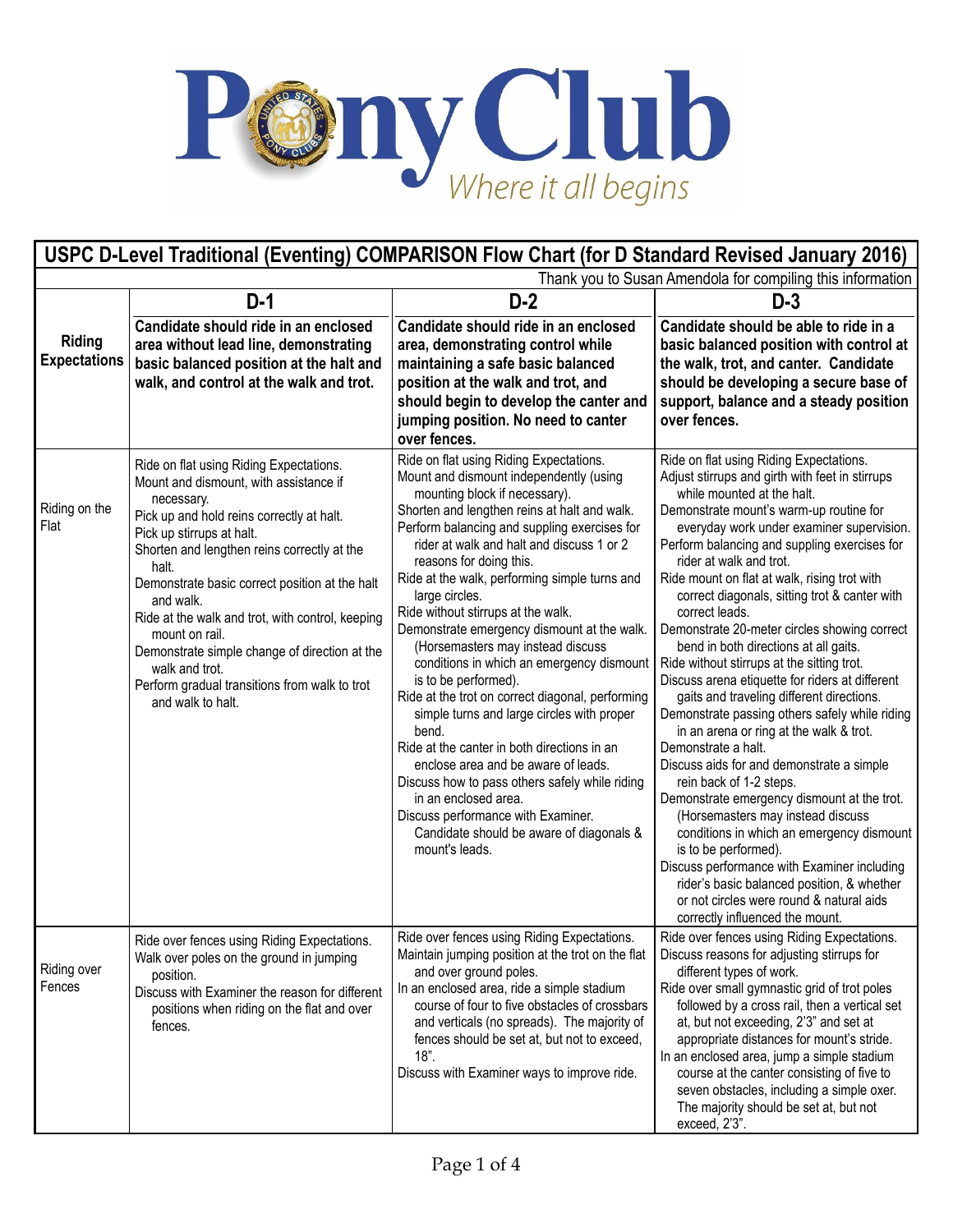|                                                   |                                                                                                                                                                                                                                                                                                                                                                                                                                                                                                                                                                                                                                                          |                                                                                                                                                                                                                                                                                                                                                                                                                                                                                                                                                                                                                                                                                                                                                                                                                                                               | Discuss performance, reasons for any<br>disobediences.                                                                                                                                                                                                                                                                                                                                                                                                                                                                                                                                                                                                                                                                                                                                                                                                                                                                                                                                                                                                                                                                          |
|---------------------------------------------------|----------------------------------------------------------------------------------------------------------------------------------------------------------------------------------------------------------------------------------------------------------------------------------------------------------------------------------------------------------------------------------------------------------------------------------------------------------------------------------------------------------------------------------------------------------------------------------------------------------------------------------------------------------|---------------------------------------------------------------------------------------------------------------------------------------------------------------------------------------------------------------------------------------------------------------------------------------------------------------------------------------------------------------------------------------------------------------------------------------------------------------------------------------------------------------------------------------------------------------------------------------------------------------------------------------------------------------------------------------------------------------------------------------------------------------------------------------------------------------------------------------------------------------|---------------------------------------------------------------------------------------------------------------------------------------------------------------------------------------------------------------------------------------------------------------------------------------------------------------------------------------------------------------------------------------------------------------------------------------------------------------------------------------------------------------------------------------------------------------------------------------------------------------------------------------------------------------------------------------------------------------------------------------------------------------------------------------------------------------------------------------------------------------------------------------------------------------------------------------------------------------------------------------------------------------------------------------------------------------------------------------------------------------------------------|
| Riding in the<br>Open                             | Not applicable.                                                                                                                                                                                                                                                                                                                                                                                                                                                                                                                                                                                                                                          | Ride safely and considerately, on a suitable<br>mount, on public or private property, in a<br>group, at the walk and trot.<br>Ride with control, up and down hills, if<br>available, at the walk and trot.<br>Jump a minimum of 3 simple & natural<br>obstacles. The majority of fences should<br>be set at, but not exceed, 18" in height or<br>18" in width. No ditches, banks, or water.<br>All fences may be jumped at the trot.<br>Speed should not exceed 240mpm<br>appropriate for size of mount.                                                                                                                                                                                                                                                                                                                                                      | Discuss ways to control a mount in the open.<br>Ride safely with a group at the walk and trot,<br>over varied terrain, through shallow water<br>and small ditches as occur in natural<br>terrain, if available.<br>Jump 4-5 simple cross-country obstacles<br>ranging from 2'-2'3". The majority of fences<br>should be set at, but not exceed, 2'3".<br>D-3 speed should not exceed 300 mpm,<br>appropriate for the size of mount.<br>Discuss performance with Examiner.                                                                                                                                                                                                                                                                                                                                                                                                                                                                                                                                                                                                                                                       |
| Horse<br><b>Management</b><br><b>Expectations</b> | The candidate is a beginning-level<br>horse manager, willing to learn the<br>simple routines necessary for safe<br>handling of quiet, well-trained horses.<br>His or her knowledge will vary widely<br>depending on age, educational level,<br>and experience.                                                                                                                                                                                                                                                                                                                                                                                           | The candidate should be able to<br>demonstrate simple skills, with<br>assistance if necessary, and should<br>understand the basic reasons for the<br>everyday routines of caring for his or<br>her own mount.                                                                                                                                                                                                                                                                                                                                                                                                                                                                                                                                                                                                                                                 | The candidate should be able to<br>demonstrate simple skills without<br>assistance, and to discuss care of the<br>mount, beginning to using common<br>horse terms.                                                                                                                                                                                                                                                                                                                                                                                                                                                                                                                                                                                                                                                                                                                                                                                                                                                                                                                                                              |
| Turn-out /Tack                                    | Rider in safe and neat attire: collared shirt with<br>long or short sleeves, long pants with shirt<br>tucked in, short or tall riding boots or shoes<br>that cover the ankle & have a boot heel,<br>Pony Club pin, USPC or USEA medical<br>armband or bracelet, and a properly fitted<br>equestrian helmet, securely fastened (see<br>USPC Policy 0125A). Long hair neatly up<br>or back. Half-chaps, gloves, show coat &<br>belt optional. No inappropriate jewelry.<br>Mount neatly brushed; hooves picked out (with<br>assistance if necessary), showing farrier<br>care.<br>Tack safe and neat (properly adjusted with<br>assistance, if necessary). | Rider in safe and neat attire: collared shirt with<br>long or short sleeves, breeches, jodhpurs<br>or riding tights with shirt tucked in, short or<br>tall riding boots or shoes that cover the<br>ankle & have a boot heel, Pony Club pin,<br>USPC or USEA medical armband or<br>bracelet, and a properly fitted equestrian<br>helmet (see USPC Policy 0125A. Long<br>hair neatly up or back. Half-chaps, gloves,<br>show coat & belt optional. No inappropriate<br>jewelry.<br>Mount clean and well brushed, with hooves<br>picked out and showing farrier care. Eyes,<br>nose, lips, & dock wiped off.<br>Tack to be safe and clean (properly adjusted<br>with assistance if necessary), with attention<br>to stitching, girth, and stirrups. No obvious<br>jockeys or heavy dust.<br>Name & locate 15 parts of saddle & bridle.<br>Name 3 different bits. | Rider in safe, neat, & clean attire: collared shirt<br>(polo, turtleneck, dress shirt or ratcatcher)<br>with long or short sleeves, breeches,<br>jodhpurs (with garters) or riding tights with<br>shirt tucked in, belt (if belt loops), tall boots<br>or paddock boots with or without half<br>chaps, Pony Club pin, USPC or USEA<br>medical armband or bracelet, and a<br>properly fitted equestrian helmet (see<br>USPC Policy 0125A. Long hair neatly up<br>or back. Gloves, neckwear & show coat<br>optional. No inappropriate jewelry.<br>Mount to be well brushed (no sweat), clean<br>(no dirt), with feet picked out, showing<br>farrier care. Mane & tail brushed & eyes,<br>nose, lips, & dock wiped off.<br>Tack to be safe -- especially stitching on<br>stirrups/girth -- and clean -- no jockeys or<br>dust, stress points clean, stirrup pads (if<br>used) clean, & bit clean. All tack must be<br>properly adjusted<br>Describe formal attire, informal attire.<br>Describe proper adjustments of the snaffle<br>bridle with cavesson noseband. Describe<br>proper adjustment of curb chain if<br>appropriate. |
| Conditioning                                      | Know one reason for cooling out mount after<br>exercise.                                                                                                                                                                                                                                                                                                                                                                                                                                                                                                                                                                                                 | Describe ways to know if mount is properly<br>cooled out.<br>Describe condition of own mount (e.g. thin, fit,<br>or over weight).                                                                                                                                                                                                                                                                                                                                                                                                                                                                                                                                                                                                                                                                                                                             | Describe care of mount after strenuous work,<br>to include cooling out, inspection of legs,<br>watering and feeding<br>Know vital signs of mount at rest & what TPR<br>stands for.<br>Describe two indications a mount may not be<br>fit enough for the work asked of him/her.                                                                                                                                                                                                                                                                                                                                                                                                                                                                                                                                                                                                                                                                                                                                                                                                                                                  |
| Nutrition                                         | Know how to give water, grain, hay, and tidbit<br>to a mount safely.                                                                                                                                                                                                                                                                                                                                                                                                                                                                                                                                                                                     | Know 3 basic rules for feeding and explain<br>feeding schedule for own mount.                                                                                                                                                                                                                                                                                                                                                                                                                                                                                                                                                                                                                                                                                                                                                                                 | Know 5-7 basic rules of feeding.<br>Discuss the amount of roughage and the<br>amount of concentrates per ration for own<br>mount.                                                                                                                                                                                                                                                                                                                                                                                                                                                                                                                                                                                                                                                                                                                                                                                                                                                                                                                                                                                               |
|                                                   | Groom mount with brush and curry comb, pick<br>out feet, with assistance.                                                                                                                                                                                                                                                                                                                                                                                                                                                                                                                                                                                | Groom mount; pick out hooves with assistance<br>if needed.                                                                                                                                                                                                                                                                                                                                                                                                                                                                                                                                                                                                                                                                                                                                                                                                    | Demonstrate & discuss how to clean a<br>dirty/soiled stall. Demonstrate the proper                                                                                                                                                                                                                                                                                                                                                                                                                                                                                                                                                                                                                                                                                                                                                                                                                                                                                                                                                                                                                                              |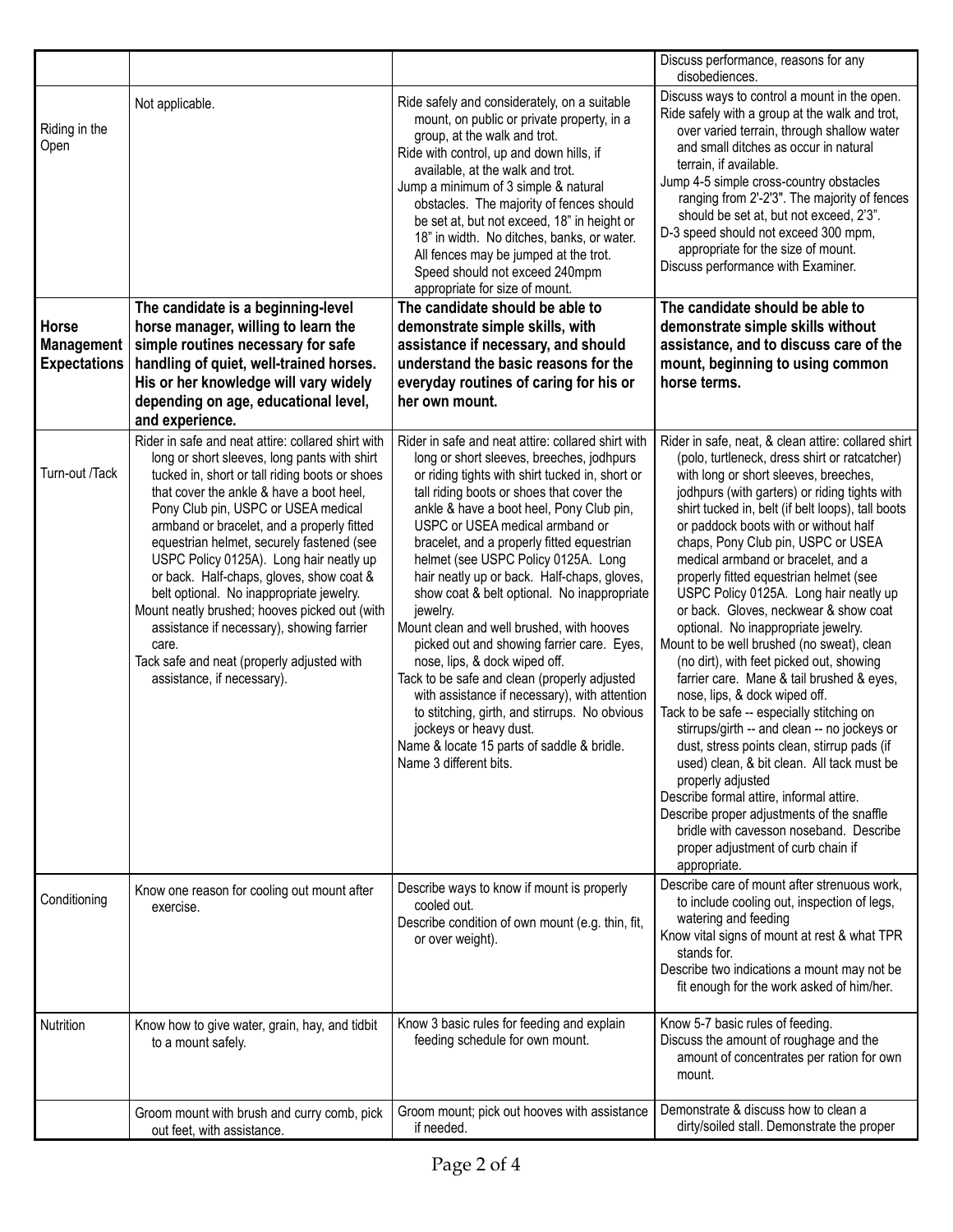| Stable<br>Management                      | Tack up and untack mount, with assistance.<br>Name 10 parts of saddle and bridle<br>Know two reasons for cleaning tack                                             | Name five grooming tools and demonstrate<br>how to use them.<br>Tack up and untack with assistance if<br>necessary.<br>List three examples of unsafe equipment.<br>Name three common stable vices. | steps & methods for removing manure &<br>wet areas, how to bank a stall, & discuss<br>the reasons for & benefits of regular stall<br>cleaning for the health & safety of your<br>mount. For testing purposes, a soiled<br>horse trailer may be used.<br>Demonstrate & discuss the proper methods of<br>hanging a water bucket & hay net/hay bag,<br>hanging both at a proper height for your<br>mount, at either a trailer or stall. Discuss<br>the different needs of your horse during a<br>day rally or clinic, or overnight stay.                                                                             |
|-------------------------------------------|--------------------------------------------------------------------------------------------------------------------------------------------------------------------|----------------------------------------------------------------------------------------------------------------------------------------------------------------------------------------------------|-------------------------------------------------------------------------------------------------------------------------------------------------------------------------------------------------------------------------------------------------------------------------------------------------------------------------------------------------------------------------------------------------------------------------------------------------------------------------------------------------------------------------------------------------------------------------------------------------------------------|
|                                           | <b>CONTINUED ON REVERSE</b>                                                                                                                                        | <b>CONTINUED ON REVERSE</b>                                                                                                                                                                        | <b>CONTINUED ON REVERSE</b>                                                                                                                                                                                                                                                                                                                                                                                                                                                                                                                                                                                       |
|                                           | $D-1$                                                                                                                                                              | $D-2$                                                                                                                                                                                              | $D-3$                                                                                                                                                                                                                                                                                                                                                                                                                                                                                                                                                                                                             |
| Mount Parts.<br>Conformation,<br>Lameness | Name any 10 parts of the mount (such as<br>mane, tail, legs, eye, etc.)<br>Know color and breed of own mount.                                                      | Name and locate any 15 parts of the mount.<br>Name and describe six colors of mounts.<br>Name and describe five markings of mounts.<br>Name four horse or pony breeds.                             | Name six horse breeds, four pony breeds, &<br>five draft horse breeds.<br>Describe how to measure height of mount.<br>Identify at least 20 parts of the mount, to<br>include hock, gaskin, withers, croup,<br>fetlock, & pastern.<br>Know common conformation faults of neck,<br>back, shoulder, head and pasterns.<br>Describe the characteristics of a strange<br>mount clearly enough for another person to<br>recognize it within a group. Include: color,<br>breed, markings, size, sex, and obvious<br>conformation characteristics.<br>Describe location of eyes & how this affects<br>the mount's vision. |
| <b>Travel Safety</b>                      | Know basic rules of safe riding in a group, in<br>an enclosed area.                                                                                                | Know the basic rules for riding on public roads<br>in your state.<br>Name two ways you can help your mount be<br>safe in a trailer.                                                                | Know rules for riding safely on public roads in<br>your state.<br>Know procedure for mounted group crossing a<br>public roadway.<br>Discuss the proper procedure for loading and<br>unloading a horse.                                                                                                                                                                                                                                                                                                                                                                                                            |
| Record Book                               | Bring a stall card for own mount to show<br>examiner.                                                                                                              | Bring a complete stall card for own mount to<br>show examiner. Discuss what is included<br>on a stall card.                                                                                        | The D-3 is expected to keep careful records of<br>veterinary visits, and general health of<br>mount. Record Book must be brought to<br>the test. A minimum of three months of<br>records is required.                                                                                                                                                                                                                                                                                                                                                                                                             |
| Intro to Sports                           | Not applicable.                                                                                                                                                    | Name two horse sports                                                                                                                                                                              | Name five horse sports that are offered in<br>USPC.                                                                                                                                                                                                                                                                                                                                                                                                                                                                                                                                                               |
| Health Care &<br>Veterinary<br>Knowledge  | Discuss what a veterinarian is.<br>Give one reason the vet might treat your<br>mount.                                                                              | Give two reasons to have your mount routinely<br>checked by a veterinarian.                                                                                                                        | Name some symptoms of a sick or injured<br>mount that would cause you to seek help                                                                                                                                                                                                                                                                                                                                                                                                                                                                                                                                |
| Teaching                                  | Not applicable. (See D-3 Teaching.)                                                                                                                                | Not applicable. (See D-3 Teaching.)                                                                                                                                                                | D-3s are encouraged to assist D-1s and D-2s<br>during unmounted Pony Club activities, not<br>mounted activities.                                                                                                                                                                                                                                                                                                                                                                                                                                                                                                  |
| Land<br>Conservation                      | Verbally list three different places in your area<br>where you see<br>horse activities taking place. Include where<br>you have your<br>Pony Club mounted meetings. | Talk with grandparents, parents, instructors<br>and/or older<br>friends/neighbors about where they rode when<br>they were<br>young and what is not available today.                                | Name three important rules when riding across<br>privately-owned land.<br>Write thank-you notes to two landowners who<br>support your club and tell them why you<br>appreciate being able to use their land. If<br>you ride on public land, write a thank-you<br>note to the manager or contact person.                                                                                                                                                                                                                                                                                                           |
| Leading &<br>Longeing                     | Approach mount safely, put on halter, lead and<br>turn correctly & safely.                                                                                         | Lead mount correctly in hand & while tacked<br>up.<br>Do walk-halt-walk transitions in hand.                                                                                                       | Demonstrate correctly jogging mount, moving<br>mount forward with whip (if necessary).<br>Lead safely from both sides.                                                                                                                                                                                                                                                                                                                                                                                                                                                                                            |